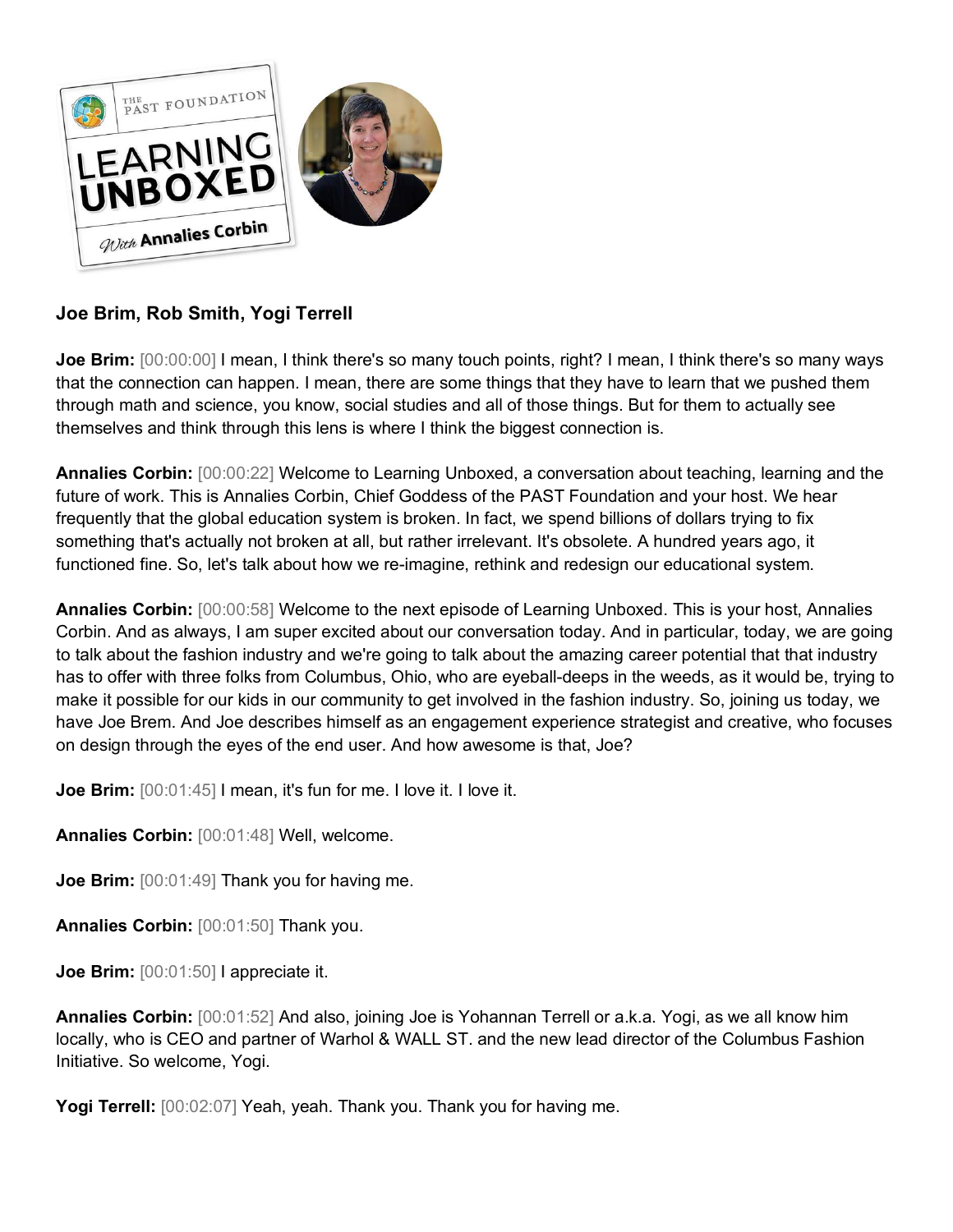**Annalies Corbin:** [00:02:08] We are very excited also to have with us Rob Smith joining today. And so, Rob is a chemist who travels the world, transforming the fashion industry through science and innovation, and is also equally passionate about getting kids involved. So, welcome.

**Rob Smith:** [00:02:26] Thank you for the opportunity.

**Annalies Corbin:** [00:02:27] So, we're going to just roll up our sleeves and dig right in. Yes. And everybody is helping me out with that. So, you know, I just knew that that's how this crowd was going to go today. So, a little bit of context for our listeners. So, I don't know exactly—I was thinking about this this morning as I was driving to work. I don't exactly remember the first time I met the three of you guys. And I know it wasn't altogether. And it may have been that Yogi showed up at PAST first to talk about this idea. And I said, "Come." And then, I was able to meet the two of you. But we've collectively been having this conversation about what would it mean if we could show kids how to get involved in this career for, what, about 18 months?

**Joe Brim:** [00:03:08] Yeah.

**Yogi Terrell:** [00:03:08] Yeah. Yeah.

**Joe Brim:** [00:03:09] About that.

Yogi Terrell: [00:03:09] Yeah. Time flies.

**Annalies Corbin:** [00:03:11] It does. And, you know, it's been a big effort. So, Yogi, let's start with you a little bit in the sense of, set this stage for us about—or anybody else, whoever you think is best to jump in. But let's first and foremost talk about the fashion industry and why Columbus, Ohio? Because the other piece that I didn't mention, we've got programs and shows that come from all over the world right now on this series. And so, the Columbus Fashion Initiative based right here in Central Ohio, why the heck? Why fashion? There's nobody out there in the world who is not involved in fashion is going to say, "Hey, Columbus, Ohio", why is that? Who's jumping in here?

Yogi Terrell: [00:03:54] Well, I mean—and anybody can jump in, but I think, you know, we've built our city around fashion because of the retailers here, the designers, the logistics, but a lot of people just don't know about that part. So, fashion is really a big part of the fabric of—our city is one of the biggest industries. So, we have, you know, health care, insurance, education, but fashion is right up there in our top four or five industry in Columbus. But it just hasn't been really embraced as part of our culture. It kind of exists here. And so, you know—but, yeah, there's a lot of interesting, you know, facts around that. But I mean, we've had fashion ingrained in our history from, you know, years, years before, we were one of the biggest manufacturers for shoes up until the '70s. A lot of people don't know that. Columbus-

**Annalies Corbin:** [00:04:40] No idea.

**Yogi Terrell:** [00:04:41] Yeah. Yeah.

**Annalies Corbin:** [00:04:42] No idea.

**Yogi Terrell:** [00:04:42] Columbus is a major city. And so, we've had fashion that's been still in the fabric of the city for years. But like I said, it's just the culture and the awareness of it, you know, outside of the city hasn't really been done, I guess, well. Yeah. Yeah.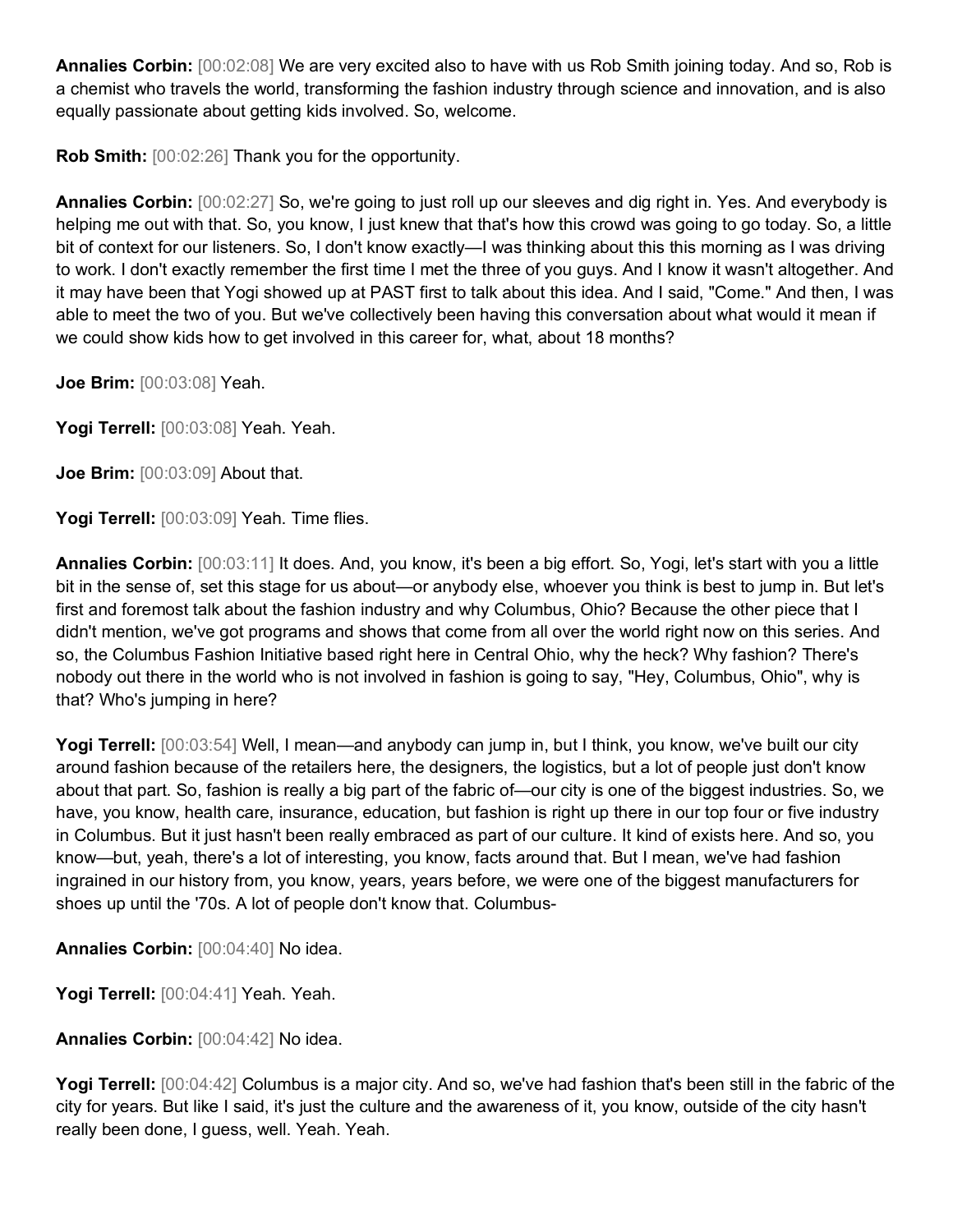**Annalies Corbin:** [00:04:56] Yeah. And I think that the other thing, too, is, and I certainly hear this from kids all the time, if you ask a kiddo about, "Hey, why might I be interested, you know, or you interested in going into fashion?", of a very, very narrow sense of what that means. So, Joe, I know you and I talked about that really early on in this. When you think about the way kids approached this topic, it's not the breadth and depth that this industry has to offer.

**Joe Brim:** [00:05:25] It is not. It is not. I mean, thanks to Rob and Yogi for bringing me into the picture. Again, I am a creative, right?

## **Annalies Corbin:** [00:05:31] Right.

**Joe Brim:**  $[00:05:31]$  And so, when I was young, I always look at it from the lens that I didn't know about design and the impact of design until college. So, really think about the length of time that I went through life, having the ability to create, having the ability to design and draw, but not recognizing that I could have—I could actually provide for my family using that skill set. And we felt that if we can get that in front of kids pre-K or K up and through their senior year in high school, that could give them some information to show that, "Hey, your skill sets in this industry could be used in invaluable ways." And you can be a part of a sexy industry doing something that is, you know, behind the scene. So, I felt that that was just the lens that I took when I approached the project.

**Annalies Corbin:** [00:06:16] And I think that the other thing that I love about the way you kept the conversation and you put this in the information that you also said to me and I had forgotten, but we had talked about it before, that you hate seeing wasted talent.

**Joe Brim:** [00:06:26] Yes, 100%.

**Annalies Corbin:** [00:06:27] And for a thousand different reasons, I think that we fail to tap into kids' creativity, their passion and certainly, their talents early and often. They do wander around in the world trying to figure out, what the heck am I going to be doing?

**Joe Brim:**  $[00:06:43]$  And it's commonly the first thing they throw out.

**Annalies Corbin:** [00:06:45] Yeah.

**Joe Brim:** [00:06:45] If there are any financial issues with the school system or whatever the case may be, it's usually the first thing thrown out, when in my opinion, that's the first thing that should stay. That is the thing that should stay. And most of the time, people with wasted talent isn't by choice, it's by ignorance.

**Annalies Corbin:** [00:07:01] Right.

**Joe Brim:**  $[00:07:01]$  "I just don't know what else to do or how to do it."

**Annalies Corbin:** [00:07:04] Right.

**Joe Brim:**  $[00:07:04]$  And I believe this provides that opportunity.

**Annalies Corbin:** [00:07:06] And I can't even imagine myself doing it.

**Joe Brim:** [00:07:08] Yeah.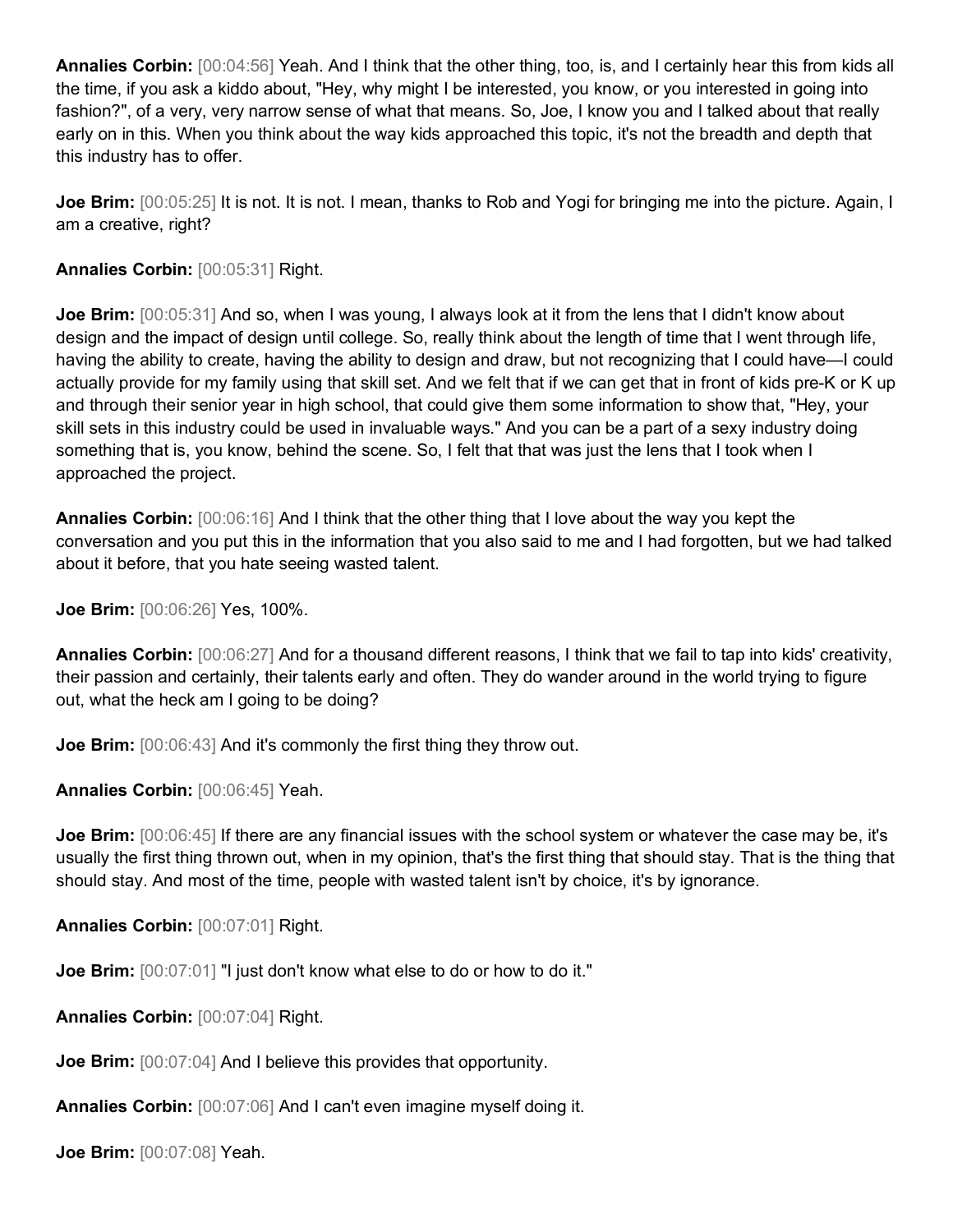**Annalies Corbin:** [00:07:08] Whatever that happens to me, which brings me to Rob because one of my favorite conversations that you and I had early on and this was about the fact that, you know, as a chemist in this industry and your training and experience in this industry has led you to see so many different pieces of the industry from a practical-working standpoint and yet, you don't see folks moving that direction.

**Rob Smith:** [00:07:34] No, absolutely. You know, it's funny because I go back to going to NC State and studying textiles, right? I remember, you know, when I got accepted to college and afford to go to college and my family, it's traditional, right? So, straight out of high school into college. And I'm good at math and science, you should be engineer. NC State happened to go to my school, do a presentation during my physics class. And that was the first time I ever found out what a textile was. So, I'm really, really excited. I go home, tell my dad, you know, "I want to switch from engineering to going textiles."

**Rob Smith:** [00:08:06] And he used some choice language and partly, you know, lack of exposure, "What is a textile, right? I'm like, "I don't know, but still college, it's still NC State." So, he supported my decision and it wasn't really until my freshman year that I started to learn a little bit more about what textile and textile sciences is. And specifically, what got me was I'm a big sneaker guy. So, the moment they kind of told me that you could do this and work for like a company like Nike, like you got me hooked and baited. So-

**Annalies Corbin:** [00:08:39] I'm in.

**Rob Smith:** [00:08:40] I'm in. But it kind of goes back to what Joe said, it's lack of exposure. I didn't even know, you know, those opportunities, and I even think about the role that I currently have today. Going to NC State, studying textiles, being in the industry, if you will. Didn't even realize that the job that I'm doing today even exists. So, like I took the route of, you know, the right school, the right career, if you will, choosing kind of the program that I was going to study and still stumbled into the job that I have today.

**Annalies Corbin:** [00:09:10] That you love, clearly.

**Rob Smith:** [00:09:10] That I absolutely love.

**Annalies Corbin:** [00:09:12] Yeah. And you share with kids all the time.

**Rob Smith:** [00:09:13] Yes.

**Annalies Corbin:** [00:09:13] We'll circle back around that part. So, Yogi, your path was similar but different. And then, now, you're driving this crazy thing called the Columbus Fashion Initiative. So, where's that connection for you?

**Yogi Terrell:** [00:09:27] Yeah. Well, I think growing up for me, I've always loved fashion and I remember, you know, growing up, probably all the way up to middle school, like we were very poor. So, you know, I think fashion also is a part of innovation, like you have to kind of make, which you can make out of something, make something out of nothing, right? And so, I remember, you know, once I got to the age where, you know, people start to recognize what do you got on, you know, I had to start being creative. So, I've always been in the fashion.

**Yogi Terrell:** [00:09:55] And me being, you know, now a grown man and graduating school and, you know, doing business and branding, it really started to me as like a brand exercise. And part of branding, a lot of people don't know, brand is not marketing, it's more about what you really offer the world. What are you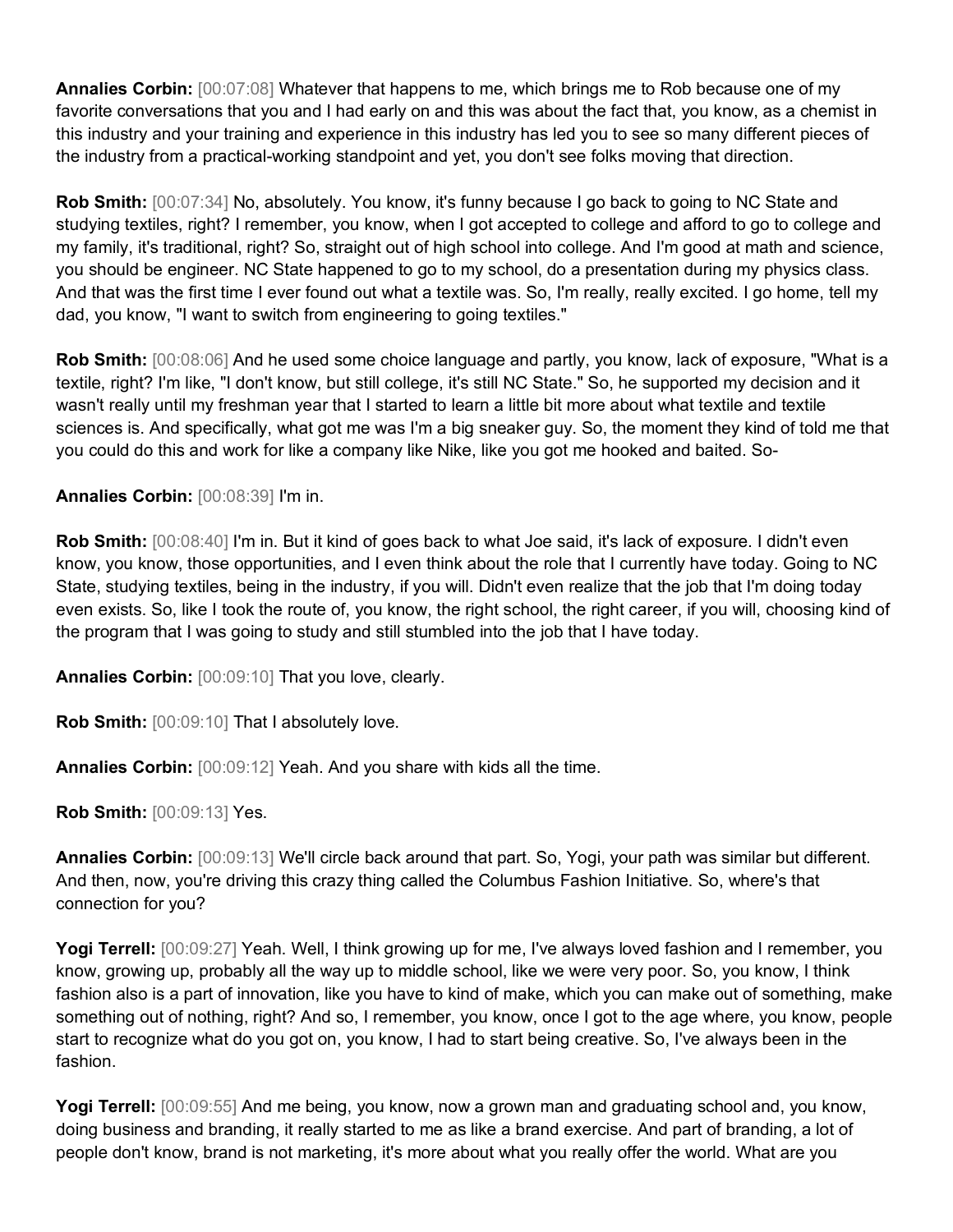bringing to the table? And so, as a brand exercise, we started to look at Columbus and say, "Hey, what is Columbus's brand?" Columbus has a lot of talent here. We have a lot of great things about our city, but outside of the market, a lot of people just don't know how great this city is until they get here.

**Yogi Terrell:** [00:10:30] And so, as we were doing this brand exercise, you know, we started to see all of the information about fashion. And of course, because I'm into fashion, I got interested. Instantly, I'm like, "What is this about fashion?" And so, actually started to read all of the history and what we have. I'm like, this is a huge opportunity for the city because like you said, fashion is sexy. When people look at the industry, when they hear fashion, everybody makes a fashion decision every morning, right? So, it's like-

**Annalies Corbin:** [00:10:58] That is design thinking 101.

**Rob Smith:** [00:10:59] Yes.

**Yogi Terrell:** [00:10:59] Design thinking 101.

**Annalies Corbin:** [00:11:00] Yeah.

**Yogi Terrell:** [00:11:00] You get up every day, you tap into your right brain, left brain, whatever, and you think, okay, based on trends, my personality, what colors I like, I, you know, create out of my head, okay, I see myself wearing black today with this green and this camo or with the red hat. And that's one of the first decisions you make. So, understanding that and seeing that we had all of this expertise in fashion, you know, we started to poke around. And three years later, we're finally, you know, getting to that point. We're starting to make it a serious conversation here in the city because of all of the resources and talent and experts that we have here. Yeah. So, now, here we are, right?

**Annalies Corbin:** [00:11:38] Yeah. Here we are. And I would like to point out, so in our PAST design thinking workshops, I often use the, "Hey, guess what, you got up this morning and started down the road and design thinking." But I would add to your analogy there, Yogi, that, you know, just some folks are just better at it than others because they are some absolute at big failures. I mean, the good news is folks don't show up at our workshops, you know, but make it.

**Yogi Terrell:** [00:12:04] Right. Right.

**Annalies Corbin:** [00:12:04] So, there was some success. However, I think that there is a whole range of how one would decide to define success in that case.

**Yogi Terrell:** [00:12:15] Yeah.

**Annalies Corbin:** [00:12:15] Right?

**Yogi Terrell:** [00:12:15] That's pretty-

**Annalies Corbin:** [00:12:15] But I do reference the same exact thing all the time, you know, we all got up, we went through this whole process. And, you know, hopefully, there was some modification along the way. And for some of you, we still need to do some more modification. Now, I often raise my hand and say, "Yeah, that would be me because I'm terrible at it", but it works out.

**Rob Smith:** [00:12:34] You look great today.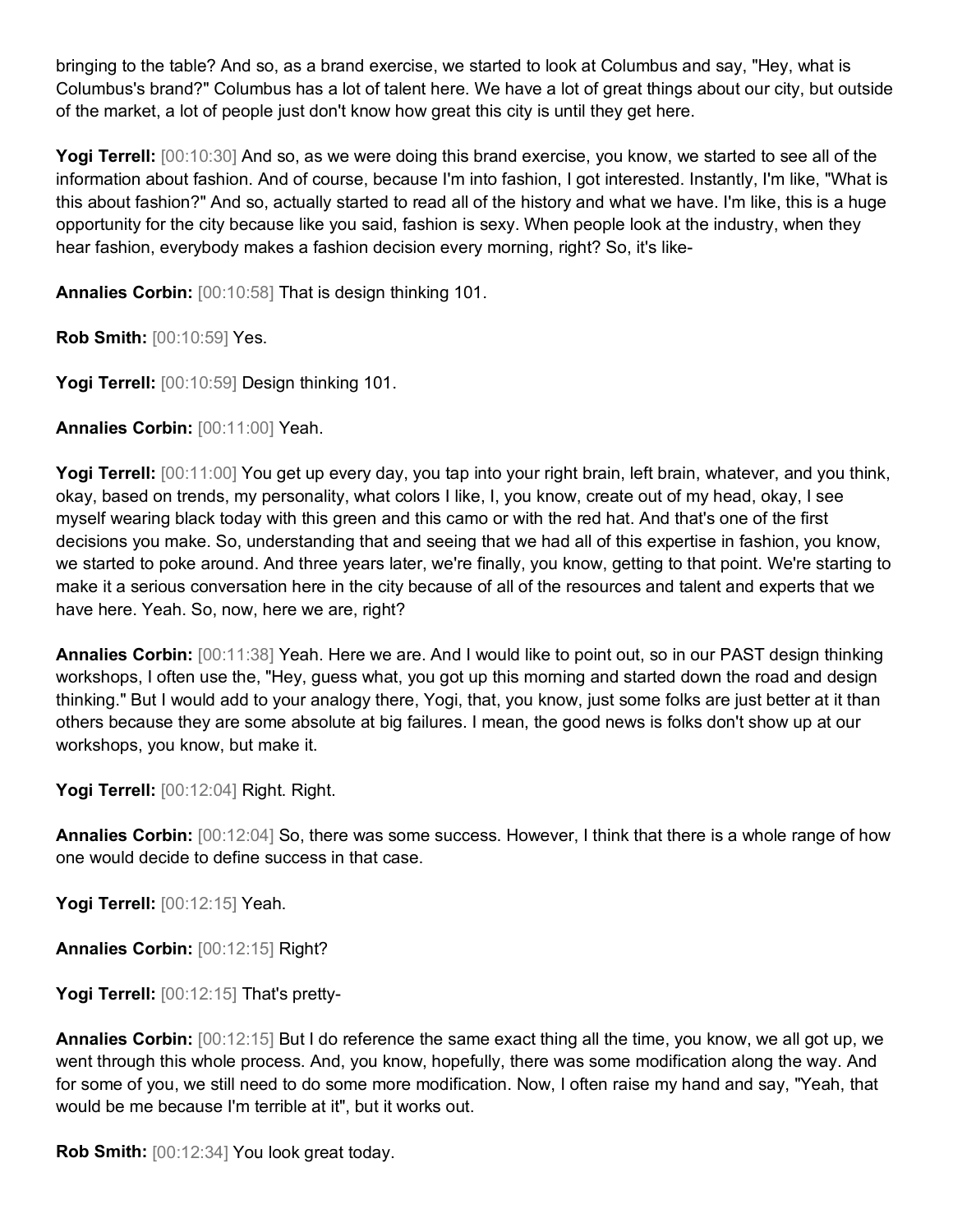**Annalies Corbin:** [00:12:34] Okay.

**Yogi Terrell:** [00:12:35] Yeah.

**Annalies Corbin:** [00:12:35] Well, thank you for that, Rob. It works out. But let's circle back around then. And prior to getting to the launch of the fashion initiative itself, there's been some real deliberate work that you collectively, and I know Rob leading pieces within the school, so let's talk about sort of the last two years, as you, the three of you and others that have joined in the work that you're doing are playing in the K-12 space around saying, if we were to create a thing that makes this more accessible, what would it look like and how we go about doing that? So, let's talk a little bit about that journey.

**Rob Smith:**  $[00:13:14]$  So, for me, it actually started really, really granular, right? It was really an idea that myself and one of my colleagues, Marcus Green, were having at lunch one day. What we kind of recognize it as being in the space that we're in, in a corporate facility being kind of the only two Black, one of the only two Black males kind of there, there was a missing opportunity. Marcus, for those that haven't had a chance to meet him, is a creative and self-trained in many different ways.

**Rob Smith:**  $[00:13:41]$  So, he has a number of access to resources and were like at the smallest space will use the space that you have and would just facilitate workshops. So, Joe, being my collaborator, we're breaking bread in a number of other things and having launched his brand, Below the Brim. But the idea to him was like, yo. So, for us, it was never really the idea of taking it to a school. It was really these facilitate workshops and use again the idea of fashion to start to expose kids to the opportunities that could present themselves.

**Rob Smith:** [00:14:13] Again, ran into Yogi through a friend who used to work with me as well. And she connected us and he actually had the infrastructure. I had started to work a little bit with the Columbus schools based upon some other relationships that were kind of manifesting themselves. But really, it was kind of meeting Yogi who then introduced us to you that really start to really bring this to, you know, idea of just workshops and somebody's small print shop so that actually, we can actually build infrastructure and actually have a real impact.

**Annalies Corbin:** [00:14:45] So, Joe, when you think about the opportunity for kids, the tangible opportunity for kids, not just like the bigger, broader career aspiration, but the opportunity in that moment, working with kids, where do you see the biggest connection piece or opportunity for kids to understand, "Hey, this could be more than I think it could be."

**Joe Brim:** [00:15:06] I mean, I think there's so many touch points, right? I mean, I think there's so many ways that the connection can happen. I mean, there are some things that they have to learn that we pushed them through math, science, you know, social studies and all of those things. But for them to actually see themselves and think through this lens is where I think the biggest connection is, where they can actually sit back and recognize the thing that I participate in everyday day, which I didn't think about that until you just said that, everyone does get dressed every day, right?

**Annalies Corbin:** [00:15:36] We hope.

**Joe Brim:** [00:15:36] Yeah. But they do. But that thing that is heavily involved around you or you're a part of and you participate in, that you can actually see life through that lens, I believe that that's the connection. And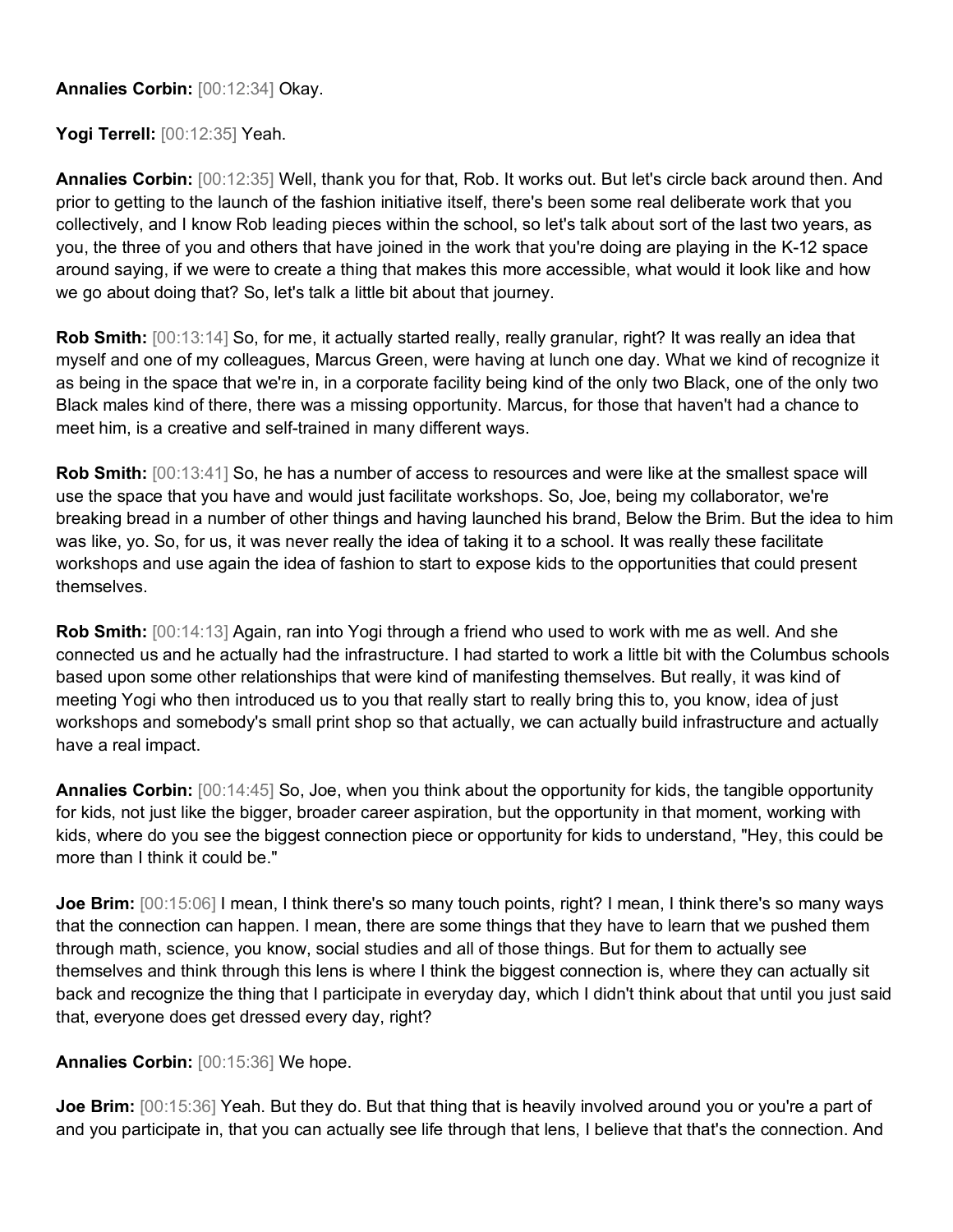then, the gift of that is you can actually see how you can contribute to that once you realize and recognize that you—that this lens could be a way to grow up in or to grow in. So-

**Annalies Corbin:** [00:16:01] And the other thing that I would be perfectly honest that I love about this particular program, and as soon as Yogi and I first started having that conversation, I was like, yeah, this one, we need to run after and run after hard and not give up on, right? It took us a lot of time, 18 months or so to keep having the conversation and coming back. But one of the reasons for that is because it is a unique opportunity around individuality, right?

**Annalies Corbin:** [00:16:25] Right. So, even if you are in a school or environment that has uniforms with really strict controls around that, the individual person still shines through, right? There's that opportunity. And I think that that's really meaningful because there is a lot of things that we do or we do to kids that stripped those components away inside of a traditional sort of schooling environment if we're not careful, right?

**Joe Brim:** [00:16:51] Yeah.

**Yogi Terrell:** [00:16:51] Yeah.

**Annalies Corbin:** [00:16:51] So, I love that about the concept. So, let's dig into the weeds about sort of the bigger overarching umbrella. And then, we're going to dive in specifically on the education piece because the fashion initiative actually encompasses several different pillars. It's not just the education piece. So, Yogi, give us the overview.

Yogi Terrell:  $[00:17:09]$  Yes. Sure. So, based on our research, so we had to do our research, so that's why we've been working on this since about 2017 and taking it slow because we wanted to really understand what the full landscape looked like. And so, after talking to many retailers here, the city, the county, we started doing more research and just learning and learning and learning. And so, from that, we did a qualitative study and a quantitative study.

**Yogi Terrell:** [00:17:35] And from those studies, where we interviewed students, we interviewed retailers, we interviewed entrepreneurs and creators. A lot of the information that came back in their study basically showed us what the opportunity was. And so, the pillars are based off of that. So, from the information they gave us, we saw that there was an opportunity to really dive into education. So, there are four pillars, learn, make, innovate and experience.

**Yogi Terrell:** [00:18:01] And those really were the four areas that stood out the most out of our study. So, education. And just to kind of piggyback off what you were saying, Joe, is that when you're not exposed to something, you don't know the opportunity there. And then, when you look at certain cities or you look at like a San Francisco, where tech is definitely a part of their, you know, community, it's part of the fabric of that city.

**Yogi Terrell:** [00:18:23] And so, they have tech in K-12, right? So, these students that live in this market have a better opportunity to become, you know, the next generation of tech startups or a tech workforce and things like that because it's being—they're being exposed to a younger age. And so, knowing that we have all that. So, anyway, just touched on that, but I think that's very important. We could come back to that.

## **Annalies Corbin:** [00:18:43] Yeah.

**Yogi Terrell:** [00:18:43] So, education, getting more education about the business of fashion, the different parts of fashion, making, which is providing opportunities for people to create. We have the third largest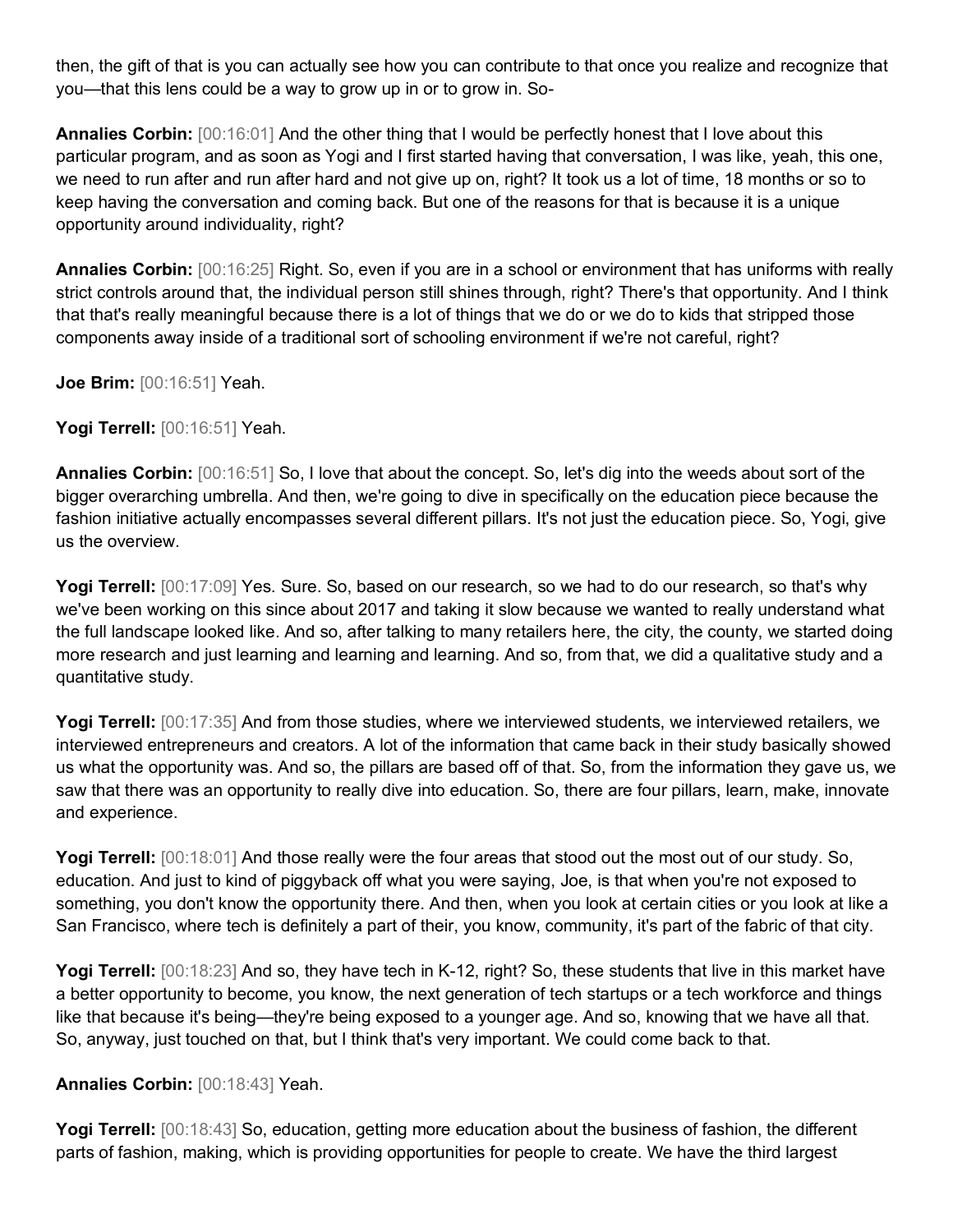amount of designers in our market per capital than any other city outside of New York and LA. But you also have a growing culture of designers here locally and creatives, period, not just designers. You know, entrepreneurs who want to start a brand or tech people who want to get into wearables. You have those people.

Yogi Terrell: [00:19:11] But how do we have—do we have the tools to make it? So, make is another pillar. And then, innovate. You know, it's all about innovation, sustainability. How do we get to market faster? How do we cut down timelines? How do we use innovation to move fashion forward? So, innovation is a pillar. And then, experience. You know, coming into Columbus, like you said, you don't know that we're a fashion city. If you look at the rooftops or the tops of the buildings, it's insurance, it's health care, it's banks, it's financials, things like that.

**Yogi Terrell:** [00:19:40] But you don't see the—you know, when you come to the airport, you don't see, "Hey, we're a fashion city", you know. So, creating more experiences here to really put that on a platform and show people, "Hey, this is where it's happening." That inspires, that trickles down, right? And so, the more and more we embed it into our culture, all of that stuff starts to trickle down, impacts the next generation, which is why we all vibe down so much on the conversations because that's the future, right? And we all have a passion for helping the next generation. So, those are the four pillars. Yeah.

**Annalies Corbin:** [00:20:11] Yeah. And people ask me all the time, why Columbus? You know, why are you in Columbus? Why does PAST Foundation not do it anywhere? Why would you choose this place? And my response is almost always, why wouldn't we be in Columbus? This is an amazing city. And I am blown away by this all the time. And I'm reminded of the culture and the community and the way that it leverages the notion of startup and innovation and design. And we do truly have this ecosystem here that in many ways, because it's in the middle of a country and, you know, it's not LA or San Francisco or it's not New York, but it has created and drawn a collective set of people to this place that gives us a breadth and depth that most places don't get to see.

**Joe Brim:** [00:21:02] Yeah.

**Yogi Terrell:** [00:21:02] Yeah.

**Annalies Corbin:** [00:21:02] So, in my mind, one of the big goals or tasks that we have as a community is how do we harness the collective set of assets that we have here, A, to keep them so we don't lose them, but B, to use them as that opportunity to help others find their path coming back to some of the things that we've been collectively talking about. So, you know, in my mind, when we first had the conversation around, "Hey, let's do something with fashion."

**Annalies Corbin:** [00:21:29] And, you know, my thinking on it has changed over the course of the conversation, right? As I said at the beginning, who knew? I certainly didn't, right? And so, I've learned so much along the way about, A, what the industry in our community is, but what the potential then for how we would craft thinking about that with students. And so, part of that work as we move forward is around this idea of creating pathways, access points for students.

**Annalies Corbin:** [00:21:57] So, I want to sort of dive into that a little bit because we, all three of us, have talked about this in one form or another. So, I'm going to throw this out, and whoever wants to sort of jump on, but when we think about sort of the variety of pathway experiences that we can take from a fashion lens, what are the things that first come to mind? I mean, the obvious, you know, in terms of just traditional fashion design, but I'm really more interested in the not so obvious.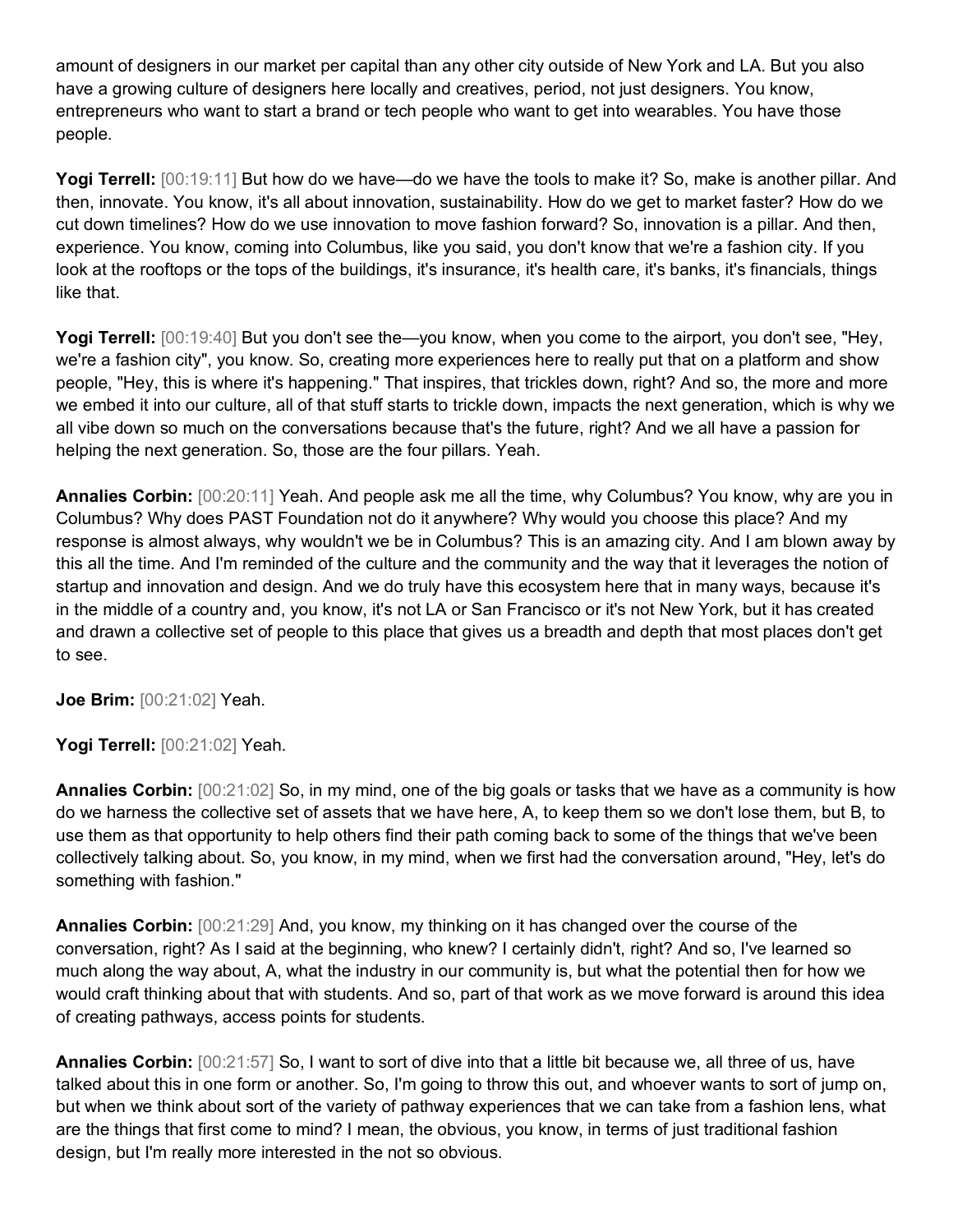**Rob Smith:** [00:22:24] Yeah. So, I'll take a stab at it. I think the first thing is, you know, as consumers, we all vote with our dollars, right?

**Annalies Corbin:** [00:22:29] Right.

**Rob Smith:** [00:22:30] So, we all—the same way that we choose what ensemble to put on for the day, we vote how to spend our dollars and obviously our money. And I think one of the things that was really important to me throughout this process is oftentimes, you know, being a Black man, specifically in the industry, you don't see yourself in these corporate types of roles, right? So, if you think about the Black community and, you know, one of the biggest intellectual properties that we have is the ability to set trends, right?

**Rob Smith:** [00:23:01] So, how do we create opportunities to leverage those, kind of the style and that aspect and bring it to. And I remember, when I first started working in corporate and I would say, you know, insert, which retail I was working at at the time, and often, I would be asked two questions, what store was I at? And then, two, if I wasn't at a store, what distribution center did I work in? So, like people in certain communities couldn't even fathom the idea of me being in a corporate upstairs type of role, right? So, for me, I think it is-

**Annalies Corbin:** [00:23:34] They didn't see it in leadership, right?

**Rob Smith:** [00:23:36] No.

**Annalies Corbin:** [00:23:36] Take your pick how you define that.

**Rob Smith:**  $[00:23:38]$  Exactly. And I think—so part for me goes like, how do you start to have an intentional conversation with yes, it's important that you vote with your dollars and you bought things that support your values and kind of help you express the idea that how you present yourself. But equally, how do we start to have real conversations with some of these retailers about how do we create pathways of the people that are making your brands cool, having access to opportunities that can change the narrative of their lives, right? So, in one generation, I go from being the first to go to college to what this industry has afforded me to expose my son to.

**Annalies Corbin:** [00:24:14] Right.

**Rob Smith:** [00:24:14] And Joe and I often have conversations about the benefits that our kids are going to be able to get just from the pure conversations that we have and what we're exposing them to now at 10, you know, 11 years old.

**Annalies Corbin:** [00:24:25] So, Joe, when you think about the career opportunity—or so you're navigating and mentoring a set of kids to go down this road in the fashion industry, what are some of the key components that you're tagging for these kiddos to say, "Hey, you can do this, you can do this, you can do this", that you sort of see are some sweet spots? Because part of this, and as we circle back around, you know, I'm a teacher somewhere out there in the world and I'm sitting here listening to these three guys talk to me about the fashion industry. You know, first and foremost, the majority of teachers are female. And so, there's a sort of mismatch to some extent there in working with some kiddos. And the other piece is we also don't necessarily assume that the fashion industry and certainly not the moving of more and more kids into this is just going to be led by a group of men.

**Joe Brim:** [00:25:23] Yeah.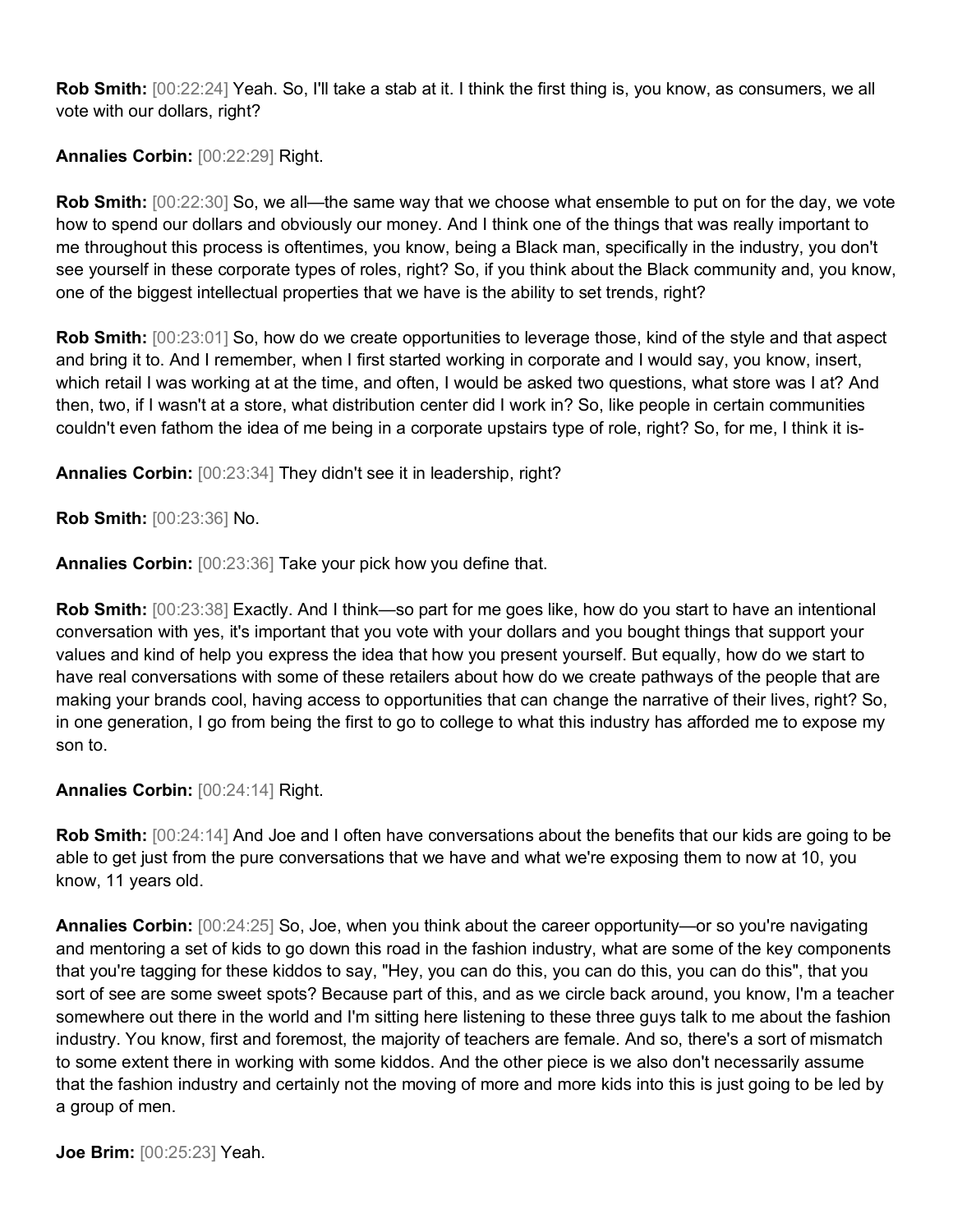**Annalies Corbin:** [00:25:23] So, we have a lot of inherent biases in our understanding of this industry, no question whatsoever. So, you've got this captive of kids and you're advising a teacher in the middle of nowhere, "Hey, let's go ahead and you can do this yourself", what is it that you're telling them, the components they're drawing on?

**Joe Brim:**  $[00:25:40]$  It's funny you are asking me.

**Annalies Corbin:** [00:25:41] I am asking you, Joe, for a reason.

**Joe Brim:**  $[00:25:44]$  I'll leave it to-

**Rob Smith:** [00:25:44] I'm not—

**Joe Brim:** [00:25:44] I mean, check this out, this is why it's important, this is from my perspective, and I think you hinted at it when you were speaking of how we are at this point. Now, just imagine all three of us right now and me specifically, I really don't know the fashion industry in detail like a Rob or like a Yogi. I know that I have a skill set and one way that I could express that skill set is creating own teams, right? And that's the approach I took.

### **Annalies Corbin:** [00:26:11] Right.

**Joe Brim:**  $[00:26:11]$  And in the conversations that I'm having with the Rob and that I'm having with the Yogi and I'm having with Annalies, I'm learning so much about the fashion industry that I would never have known in any other way. Ideas like, you know, how to run a process, the manufacturing and the distribution, which in addition to how to actually sew, how to actually craft and pattern things in a way that has longevity, that can stay on the shelves, which color combinations to choose from. These are things that I did not go out and search, and I did not know existed, right? But even as an adult and as of today, I can take that information and it helps my creative process when it comes to branding for a Fortune 500 company. So, if you were asking me, you know, which roles a student could learn in this program, I mean, all I could speak from is the creative standpoint.

**Rob Smith:** [00:27:06] So, I'm-

**Annalies Corbin:** [00:27:06] But that's the reason I asked you here, Joe.

**Rob Smith:** [00:27:09] So, what Joe isn't talking to and which is why he know I'm about to get on him is-

**Joe Brim:**  $[00:27:13]$  Yes, he does it all the time.

**Rob Smith:**  $[00:27:13]$  ... there are things—and I think one of the things that Joe does really, really well and most passionate about is what we are essentially doing to create an opportunity that didn't exist for us.

### **Annalies Corbin:** [00:27:24] Exactly.

**Rob Smith:** [00:27:24] Right. So, Joe could tell you as a creative, when he left undergrad, he had to choose a route of going into corporate because those platforms didn't exist, right? So, when you think about the industry of fashion and the business of fashion, the idea of that role does exist, but many of our students aren't even aware that that's a role that they could take.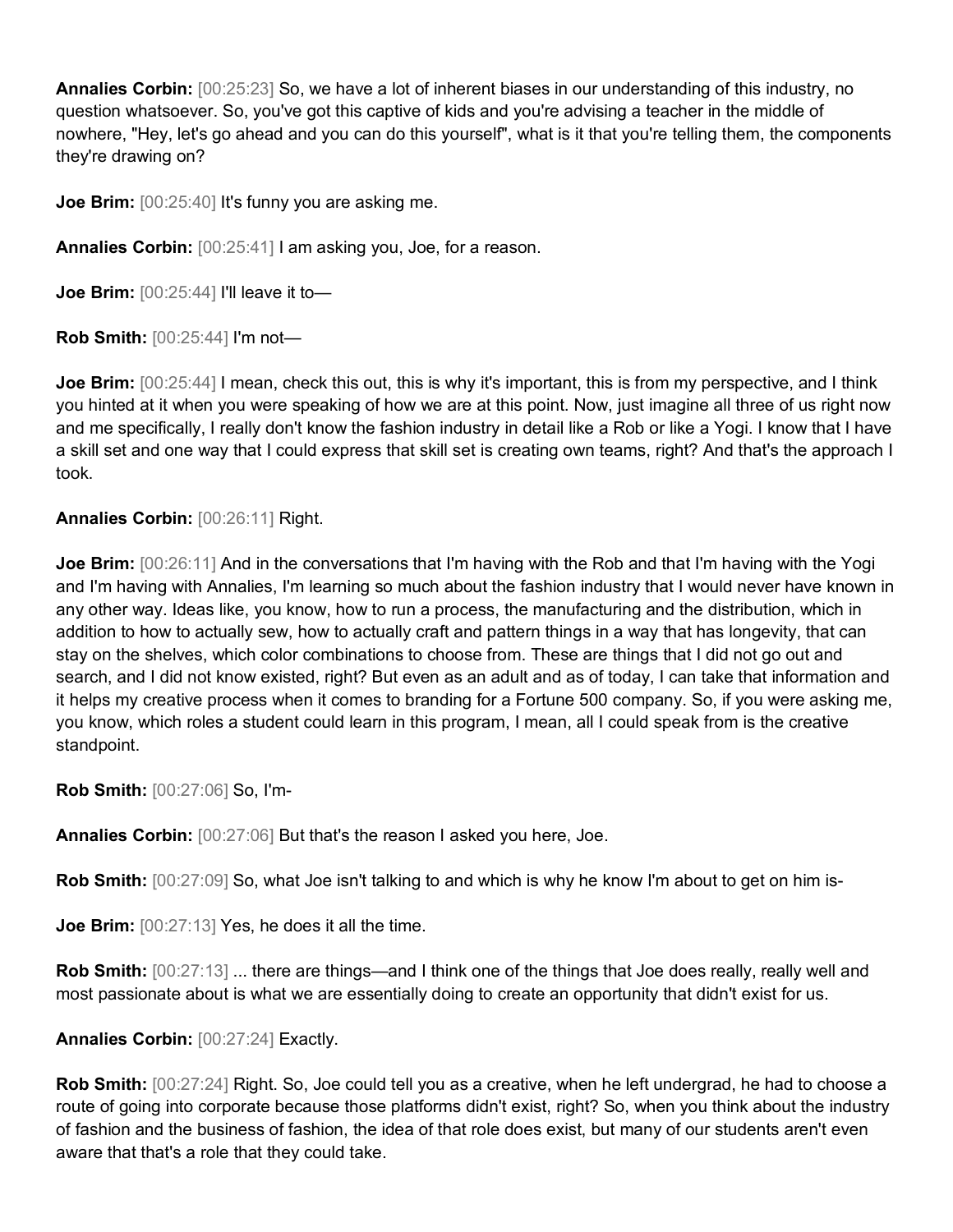**Annalies Corbin:** [00:27:43] Correct.

**Rob Smith:** [00:27:43] So, I think that's the piece that Joe, sometimes, you know, skips over, but I think between that and being an entrepreneur and, you know, doing the Below the Brim piece, like those are things that until you actually start down this road, you don't really notice trajectory, a way you could go or how things might manifest themselves.

**Joe Brim:** [00:27:59] Because we live it, right? I'm living, I'm in the space. I live my life.

**Annalies Corbin:** [00:28:03] Yeah.

**Joe Brim:** [00:28:04] So, you don't recognize that, you know, the things that you're doing is truly being—you are exposed to something that you didn't have access to in the beginning. And I just have to throw this out, like I didn't know Yogi for some time. And I honestly did creative, Below the Brim, and it's a fashion label, not even—it's not even a fashion label when we start to think—you know, when you start to think in the context of what true fashion is, but it was a graphic t-shirt. And he was one of the first guys that published me, you know, in his FLYPAPER.

Yogi Terrell: [00:28:35] We have an online magazine, yeah.

**Joe Brim:** [00:28:36] Right. And the idea that, hold on, now, you can get published, okay. And, you know, he was working at a radio station at the time.

**Yogi Terrell:** [00:28:46] Yeah, radio station.

**Joe Brim:** [00:28:46] So, I was exposed to something like that then, which then helped me to turn around until keys that I come into contact with, "Hey, you may not like to design the clothes, but listen, you can actually help promote somebody that's designing it for you." And now, they're like, "What?"

**Yogi Terrell:** [00:29:00] Yeah.

**Annalies Corbin:** [00:29:01] Yeah.

**Joe Brim:** [00:29:01] Right. So-

**Annalies Corbin:** [00:29:01] And that was the point, right?

**Joe Brim:** [00:29:04] Okay.

**Annalies Corbin:** [00:29:05] Because, you know, it's a good idea, Joe. You got it. Because, you know—and you can strip the word fashion industry off of this conversation, and that's the beauty of the work that I think that we are all collectively engaged in, right? And at the end of the day, we're saying, look, pick an industry, pick a career or start the careers. And the reality of it is kids have no idea what any industry entails or where or what the possibility, the potential, they have no idea, right?

**Annalies Corbin:** [00:29:42] There's entrepreneurship in every industry we could imagine, right? You know, we need the creatives. We need the scientists. We need the folks out there saying, here's the vision component of it. And that the reality is that if you love something, if you are Yogi as a kid who just loves fashion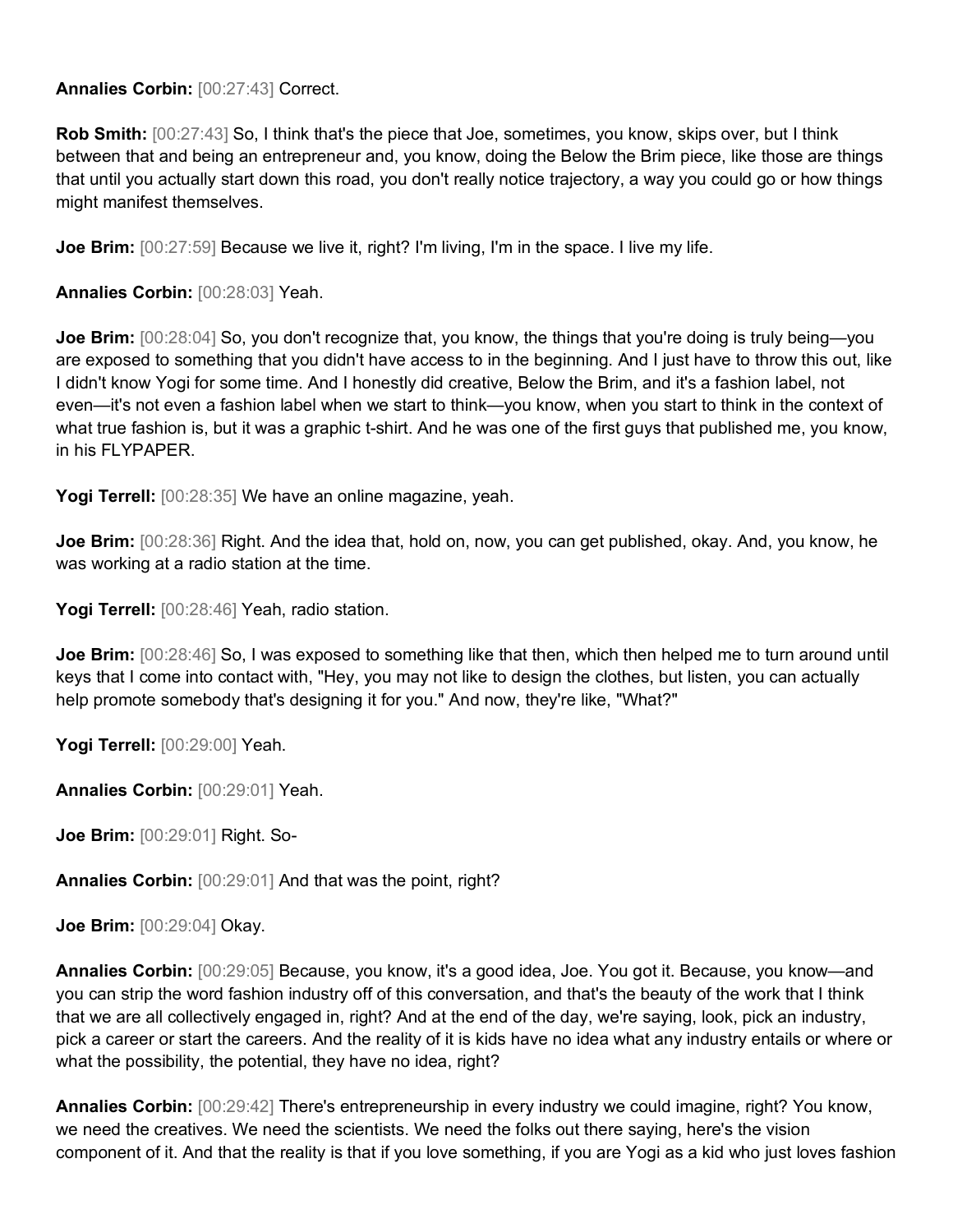no matter what long before he truly got into that industry standpoint that that thing I love, that passion that I have can, in fact, turn into an entire career for me.

**Yogi Terrell:** [00:30:14] Yes.

**Annalies Corbin:** [00:30:14] And I can, in fact, start to find people who look like me, feel like me, talk like me, come from the same places I come from. You know, as a global enterprise, we have the opportunity and now is the time to change the tide around, how do we help young people think about their futures?

**Yogi Terrell:** [00:30:34] Yeah.

**Joe Brim:** [00:30:35] Yeah.

**Annalies Corbin:** [00:30:35] Right?

**Yogi Terrell:** [00:30:35] Yes.

**Annalies Corbin:** [00:30:36] So, Yogi, translate all of that then for us. And to the work of this initiative of the next, say, three to six months because we are collectively getting ready to start the hard work on the pathway stuff. We've got a couple of schools now who are opting in. We're going to be piloting next year.

**Yogi Terrell:** [00:30:55] Yeah. Yeah.

**Annalies Corbin:** [00:30:55] So, we're at a really intriguing space.

**Yogi Terrell:** [00:30:59] And what's exciting about it, like we said before, is the lens. So, I had this conversation with somebody the other day, just a quick story about art. And we were talking about a gallery experience where famous rappers or famous artists or celebrities actually had an exhibit where they showcased another way of their art expression. But the whole point was like as a youth, we look up to certain people.

Yogi Terrell: [00:31:24] And a lot of youth, and when we go speak at schools, you ask the kids, what do you want to be? And they speak about what they see. So, they speak about entertainment. They speak about sports. You know, they are things like that. And so, that's why we all agree that exposure is really where you start. And since you have a lens of fashion, you can ask any youth, whether you have money or not, you know, who are some of the people that influence you.

**Yogi Terrell:** [00:31:48] And they'll say a Kanye, they'll say they want a pair of Yeezys, they want to pair—you know. So, that's the good thing about this, is that because we have so many people here from different parts of the industry that from this chemist and science, you're able to use fashion to draw men. But then, you say you get them into STEM. So, you know, if I can learn the science behind how Yeezy is made, all of a sudden, now, I'm into fibers and textiles.

## **Annalies Corbin:** [00:32:14] Exactly.

**Yogi Terrell:** [00:32:14] And so, we were talking about this as we've been on this journey, we've been learning about how many experts like Rob exist in this market, which makes us a unique market. And one of them is one of the guys who helped create some of the Jordans, the, you know, Jordans, which are famous, you know,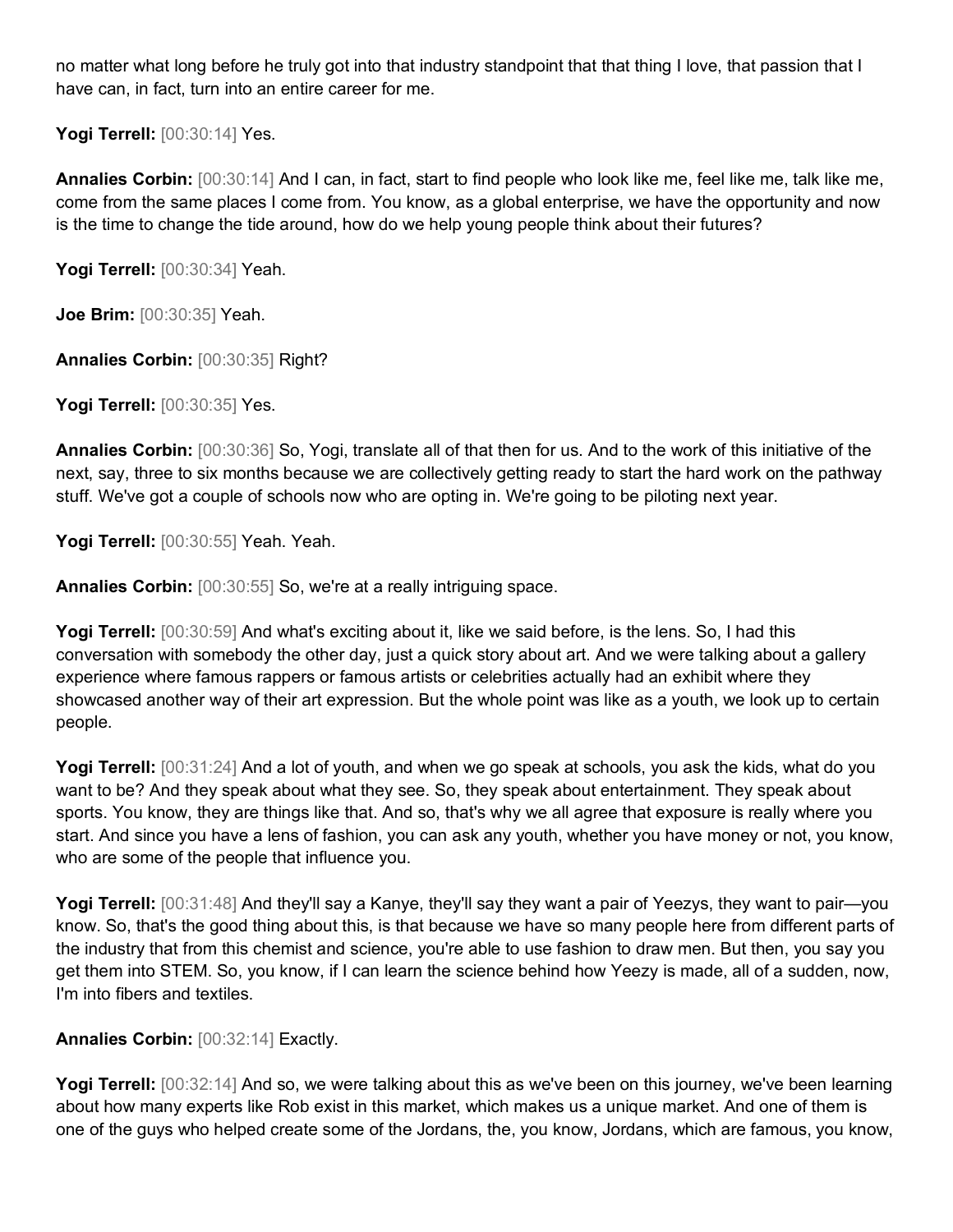infamous Jordan brand is in Columbus three times a month because he works with designer brands here. And so, you could tell more about whatever.

**Yogi Terrell:** [00:32:40] But, you know, the fact that we have one of the guys who makes one of the most iconic shoes in this market, who has actual platform to teach people how to make shoes, how many youth will get super excited to learn from the guy who made Jordans how to design a shoe, right? And so, those connections are what we're trying to do now. And so, the programs that we're about to launch are really about exposure and creating that pathway, allowing you to see, hey, you see somebody who looks like you, "Guess what? I'm making Jordans." "What? How do I do that?" "Let me show you."

**Yogi Terrell:** [00:33:11] Where you see me, "I'm working with, you know, Louis Vuitton." "What?" "Let me show you what I do." And so, using fashion as a lens all of a sudden help, if I'm not a designer, how do I feel like I can get engaged? "Oh, well, what are you into?" "Well, I'm into tech and gaming." "Okay. Well, let me show you how that is transferring the experience about how people buy fashion." So, now, you can give into something through the lens of fashion, but also live your passion.

**Yogi Terrell:** [00:33:35] So, we're starting now, you know, the programs with a couple of schools this year. So, one of the programs we're going to start is a summer program in conjunction with PAST. And with KIPP. In KIPP, we're going to work with KIPP to bring in about 20 students to learn through the lens of fashion things like, you know, science and engineering and, you know, design and marketing. So, we're going to teach them that.

Yogi Terrell: [00:33:58] And then, we're also looking forward to starting a fashion club. You know, just a platform for the youth to get together, to bring fashion to their schools, and then also take fashion up and connect with retailers and educators and things like that. So, that's just the beginning. And so, we're looking forward to how we all collectively bring our minds together to, you know, reach down and expose, and then bring up and connect.

**Rob Smith:** [00:34:22] So, I'm going to say, back into—two things today. And I think the beauty of this is not being an educator, right? So, respecting, you know, what the PAST Foundation, of what you guys are doing from like building out the process, but then having industry partners like that live in the real life. And I think that for me, it's the intentional collaboration of the two, right? So, I can only tell you about my experiences and you guys have a great ability to translate that and scale it out for it to connect with students. And I think more so people don't feel empowered to create the opportunities. And I think one of the things hopefully this becomes as an example of, you could take something like a small idea and get with the right people around a table and really manifest it to be something beyond your wildest imagination.

## **Yogi Terrell:** [00:35:06] Yeah.

**Annalies Corbin:** [00:35:07] Yeah. And I think at the end of the day, too, the other thing that I love about it is, you know, we know that if we don't engage kids really, really early and we hook them, we find the thing, you know, back to collective conversation, is that, you know, the fashion and their love of fashion, whether it be shoes or anything else is that hook, right? I know that thing, I'm passionate about the thing, I want to—you know, in this case, I want to be wearing that pair of shoes, right? Well, that's awesome, right? That's the thing that's going to get the kids to the conversation. And once I get them in the conversation, as long as I don't bore them to tears, right? Seriously, right? Then that kid's going to stick.

**Yogi Terrell:** [00:35:48] Yeah.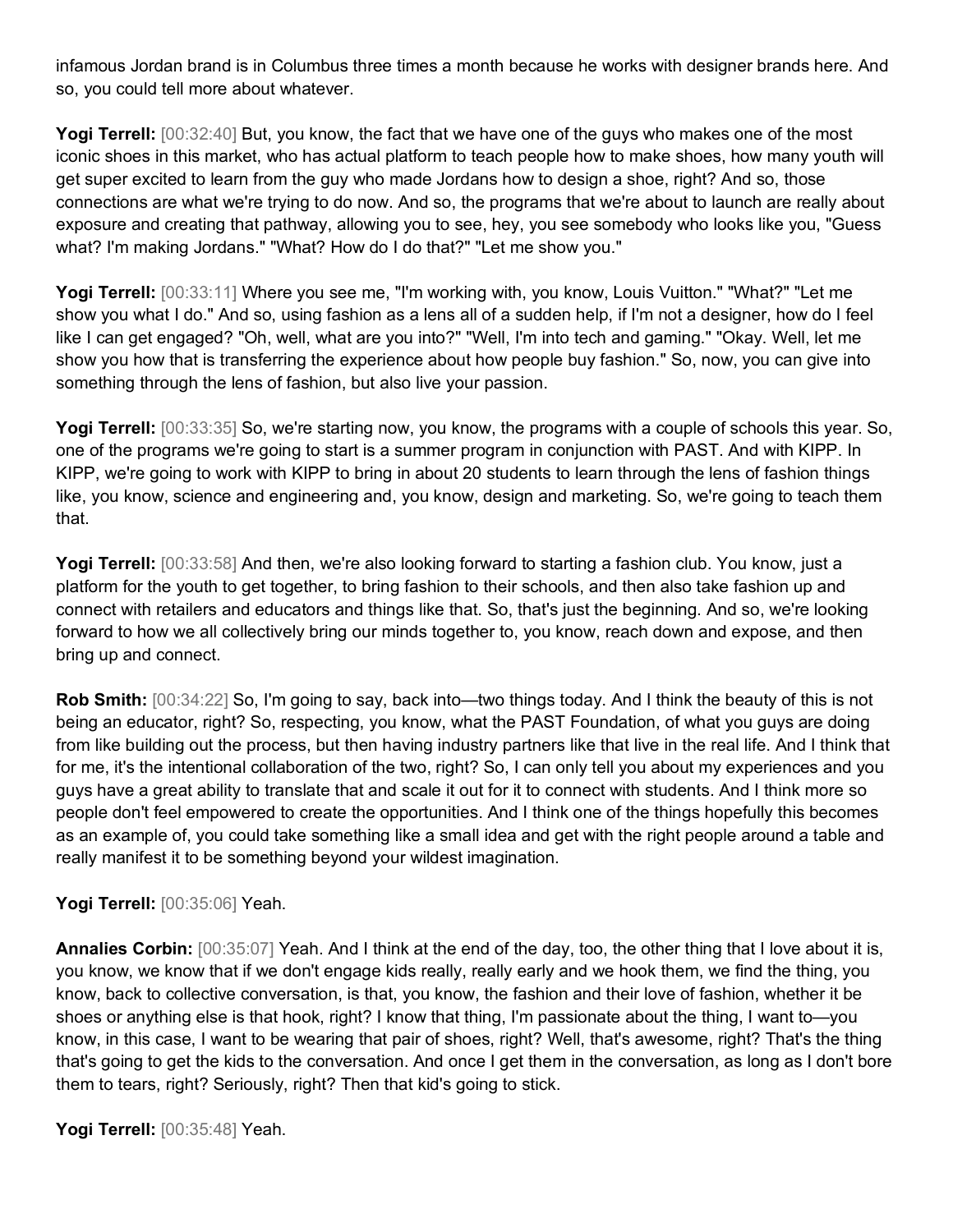**Rob Smith:** [00:35:48] Yeah.

**Joe Brim:** [00:35:48] Yeah.

**Annalies Corbin:** [00:35:48] And that's exactly what we see certainly at Past, is when we pull, you know, those resources together, back to Rob's point, you take the knowledge about what we have to teach and you take the real-world life experience and industry and you put those together, then you won't lose those kids.

**Rob Smith:**  $[00:36:07]$  Yeah. I mean, they're exposed. They start asking questions. And then, the question then becomes, "Well, why cannot apply that coloring to that poster?" And the next thing you know, there is an innovative idea that no one would have even thought of without that type of exposure.

**Yogi Terrell:** [00:36:21] That's a great point, too, because the youth, they're not—just like you kind of mentioned earlier, they haven't had life shaped for them, you know, because of the years of people telling them how to live and how to think, right? So, they're the ones that are the first disruptors, right?

**Annalies Corbin:** [00:36:36] Oh, yeah.

**Yogi Terrell:** [00:36:36] Because they look at things with such open minds. So, the earlier you can expose them to these things, you know, they will play, they will play with their mind. You know, their minds are structured to, "Hey, you know, I don't live by those constructs. I have never even heard of those constructs. So, why couldn't you put A with Z?" Like, "Why can't we put A with Z?" And then, there, you have your innovation.

**Annalies Corbin:** [00:36:56] Right.

Yogi Terrell:  $[00:36:56]$  So, why not tap into that youthful resource, you know, now? Right. That's a good point.

**Annalies Corbin:** [00:37:00] I tell people all the time that one of the things that I love about the Innovation Lab and the work that we've done and we spend a lot of time working with kids around being their own industry R&D teams, people ask me all the time, "Why on earth would you do that?", right? Because there's so much stuff these kids don't know, they can't truly be an industry R&D team. And I call BS for starters. And part of that is because back to that point, you know, these, in many ways, the kids are way more creative than we are as an adult, right?

**Annalies Corbin:** [00:37:32] And in part because their lack of life experience, their lack of formalized training and whatever industry we're talking about means they don't come to the problem with a set of constraints in their backpack that say, "I can't mix this color with that color or I can't do X, Y or Z." And because they don't know those things, lots of their ideas may not be actionable, but there are seeds of their ideas that, quite frankly, will save the planet.

**Rob Smith:** [00:38:00] Absolutely.

**Annalies Corbin:** [00:38:02] And so, I think that's probably one of the most powerful lessons that I have had the chance to learn from even our own process, but literally sitting down and watching kids when I say, "Here's the problem, go. I'll be back in 10 minutes. Tell me what you think." That's powerful.

**Yogi Terrell:** [00:38:20] Yeah.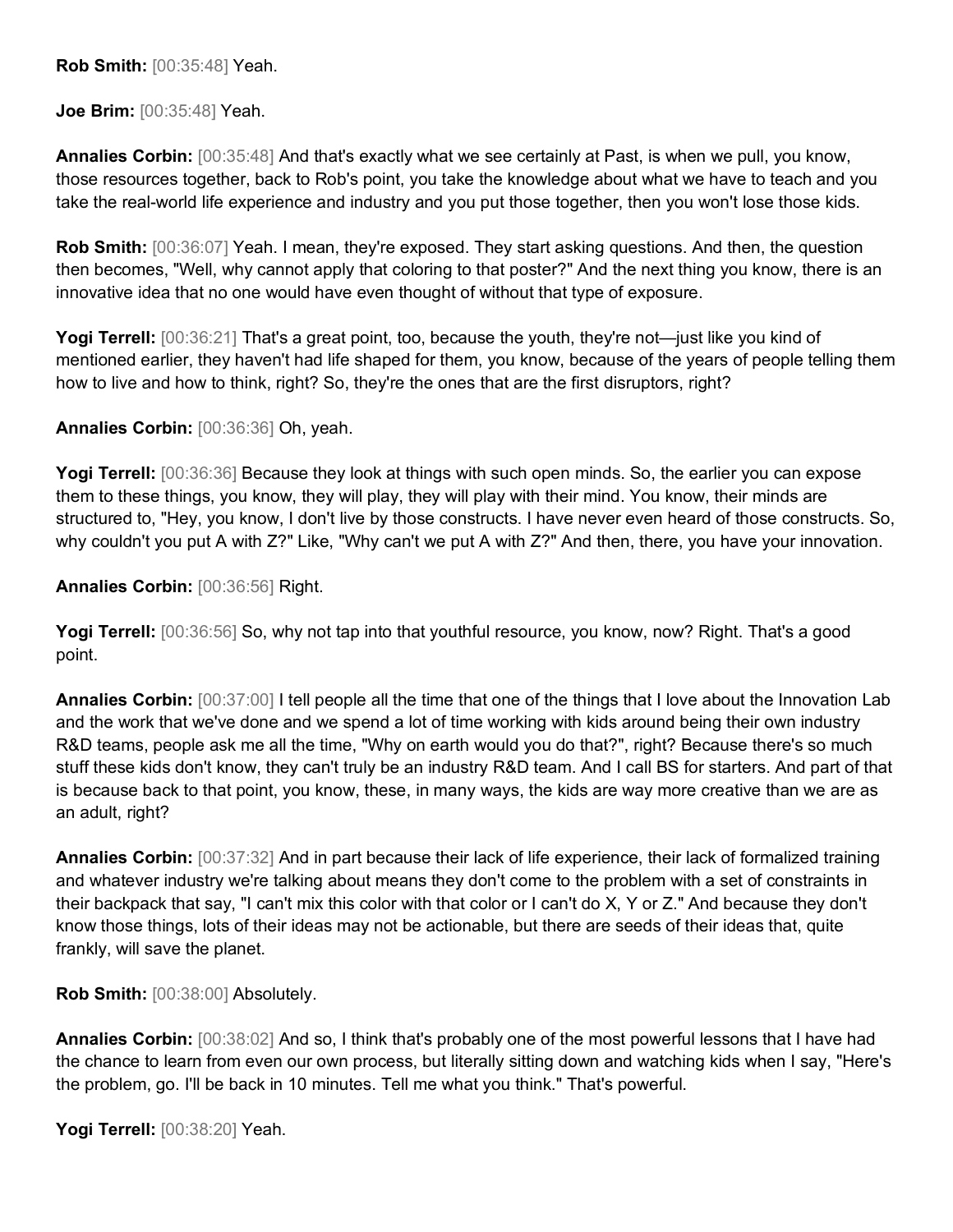**Annalies Corbin:** [00:38:20] It's powerful. And the other piece I think that sort of rolls into all of this in the power, is that the belief, and there's no question that everybody sitting around this table today has this same belief that every kid is capable of great things.

**Yogi Terrell:** [00:38:35] Yeah.

**Annalies Corbin:** [00:38:35] Without question, no matter what, every kid can, in fact.

**Joe Brim:** [00:38:42] Yeah. And what's amazing with the PAST Foundation, you are helping the kids recognize ownership. Now, imagine taking ownership of your ability to create and the idea that you're going to move in a certain career path, those ownerships make you accountable. And that keeps you, you know, sustained and committed to whatever calls may be at the end of that.

**Annalies Corbin:** [00:39:06] Absolutely. It's a journey.

**Yogi Terrell:** [00:39:08] It is.

**Annalies Corbin:** [00:39:08] It is a fun journey. So, gentlemen, thank you very, very much for spending time with us today. We're going to circle back around. So, the four of us are going to gather around the table again in about a year.

**Rob Smith:** [00:39:20] Yes.

**Yogi Terrell:** [00:39:20] Yeah. This conversation is just getting started.

**Annalies Corbin:** [00:39:21] And we're going to have an update.

**Yogi Terrell:** [00:39:23] Yes.

**Annalies Corbin:** [00:39:23] So, there will be a part two to this conversation.

**Joe Brim:** [00:39:25] Yes, I love it.

**Yogi Terrell:** [00:39:27] Me, too.

**Annalies Corbin:** [00:39:27] Because everybody wants to know, okay, they talked about it, but what did you actually do?

**Yogi Terrell:** [00:39:31] Do, right. Yeah.

**Annalies Corbin:** [00:39:32] So, same time next year, we're going to be right back here.

**Rob Smith:** [00:39:35] Sounds good.

**Yogi Terrell:** [00:39:36] We'll talk about it.

**Annalies Corbin:** [00:39:38] Thank you so much.

**Rob Smith:** [00:39:38] Thank you.